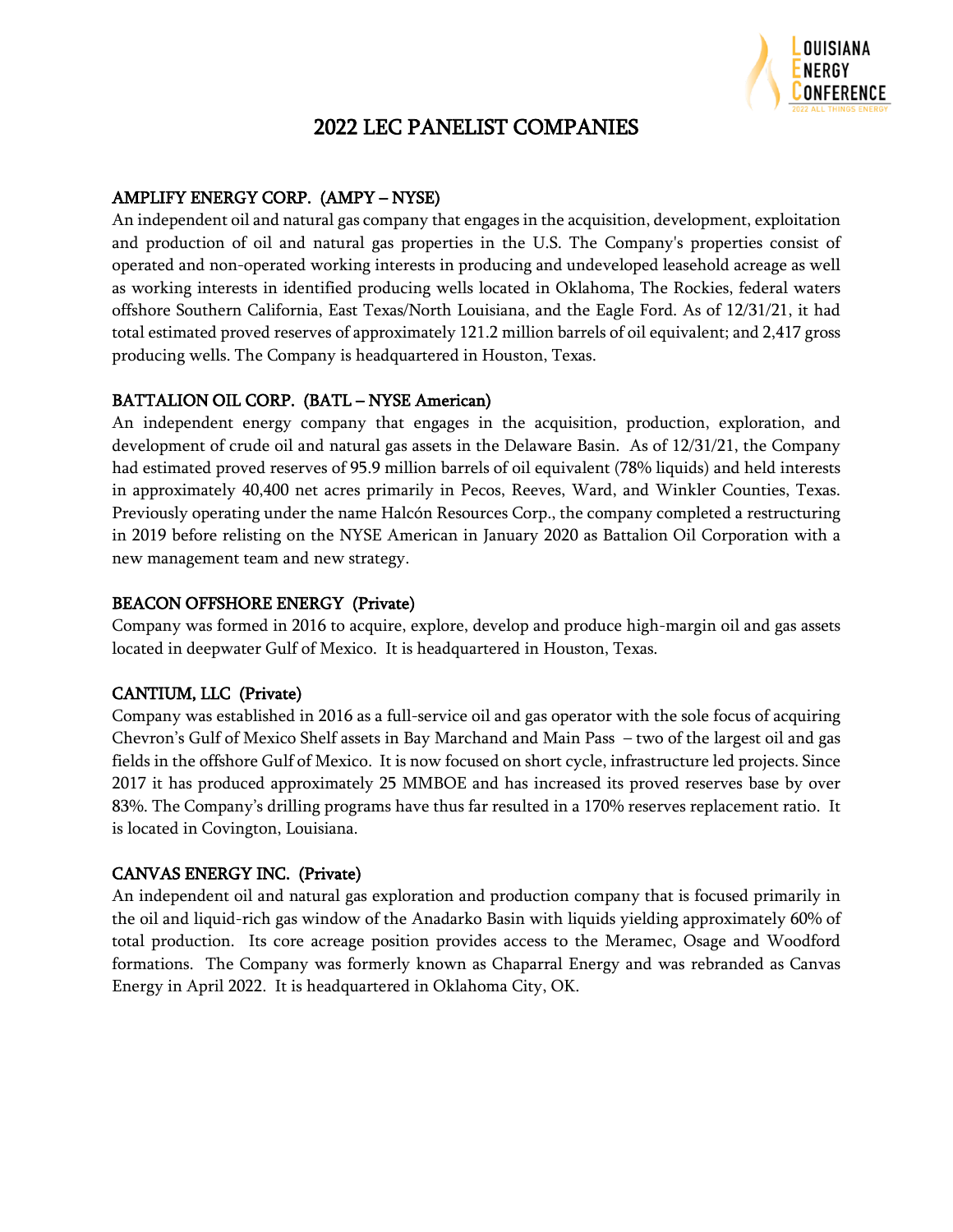#### CAPITAL ENERGY READ S.L.V. (Private)

An independent natural gas and LNG trading and marketing company with main operations in Europe in the wholesale energy and capacity markets. The Company works to tailor natural gas and LNG supply for established utilities, aggregators, retailers, large industrials and independent power producers. It is headquartered in Madrid, Spain.

#### CHART INDUSTRIES, INC. (GLTS – NYSE)

The Company is a leading independent global manufacturer of highly engineered equipment servicing multiple applications in the energy and industrial gas markets. Its product portfolio is used in all phases of the liquid gas supply chain including upfront engineering, service and repair. It is also a leading provider of technology, equipment and services related to liquefied natural gas, hydrogen, biogas and CO<sup>2</sup> Capture among other applications. It has over 25 global locations including the U.S., Asia, Australia, India, Europe and South America. It is based in Ball Ground, Georgia.

#### DANOS (Private)

A family-owned and managed oilfield service provider. The Company offers onshore and offshore customers a range of integrated services. Its services include production management, fabrication, construction, intelligent integrated materials solutions, project management, coatings, automation, instrumentation and electrical, scaffolding, shorebase and logistics, mechanical maintenance, regulatory compliance, power generation and valve and wellhead products and services. It operates across in the Gulf of Mexico and North American shale plays. Its headquarters are in Gray, Louisiana.

#### DIVERSIFIED ENERGY COMPANY PLC (DEC.L -- LSE)

Diversified Energy Company is an independent energy company engaged in the production, marketing and transportation of primarily natural gas related to its synergistic US onshore upstream and midstream assets. Diversified's current production is circa 816 MMcfepd from a portfolio of wells across Appalachia, where the Company is the region's largest independent conventional producer, and its Central Regional Area which it entered through a series of value accretive acquisitions in 2021. The Company has grown rapidly over the last few years, capitalizing upon opportunities to acquire PDP assets and enhance production while prioritizing operational excellence, environmental stewardship and shareholder returns. The Company is headquartered in Birmingham, Alabama.

#### DRIL-QUIP, INC. (DRQ – NYSE)

Dril-Quip, Inc. is a leading developer of innovative technologies for the energy industry. The Company designs and manufactures best-in-class products for traditional oil and gas, and certain energy transition applications. Its principal products, including subsea and surface wellheads, subsea and surface production trees, specialty connectors and associated pipe, wellhead connectors, liner hangers and downhole tools are used by major integrated, independent, and foreign national energy companies throughout the world. Dril-Quip also provides installation and reconditioning services and rents running tools for use in connection with the installation and retrieval of its products. It was founded in 1981 and is headquartered in Houston, Texas.

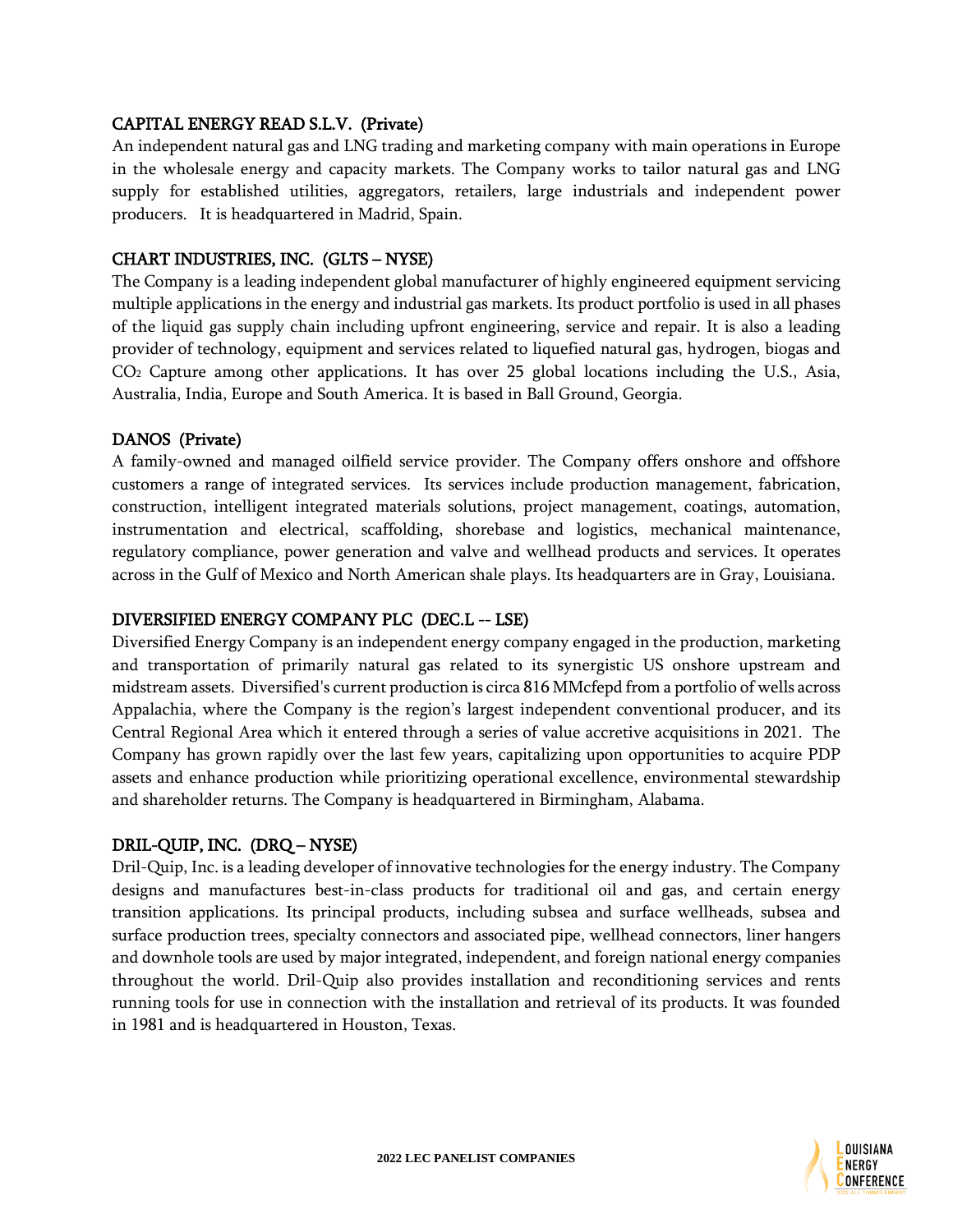#### EARTHSTONE ENERGY, INC. (ESTE – NYSE)

A growth-oriented, independent energy company engaged in acquisitions and the development and operation of oil and natural gas properties. Its primary assets are located in the Permian Basin of west Texas and New Mexico, where it holds ~248,000 net acres. Earthstone has increased its daily production by over 400% since the beginning of 2021 through a series of six acquisitions, resulting in estimated daily production of 76,000-80,000 BOE per day for the second half of 2022. As adjusted for acquisitions completed in 2022, Earthstone's estimated proved reserves were 470 million BOE with a PV-10 value of \$5.5 billion as of 1/1/2022 utilizing NYMEX strip pricing. It is headquartered in The Woodlands, Texas.

#### ENVEN ENERGY, INC. (Private)

A private upstream independent oil and natural gas company that is engaged in the acquisition, exploitation, exploration and development of primarily oil properties in the deepwater region of the U.S. Gulf of Mexico. The Company's headquarters are in Houston Texas.

#### EVOLUTION PETROLEUM CORP. (EPM – NYSE American)

An oil and natural gas company focused on delivering a sustainable dividend yield to its stockholders through the ownership of and investment in oil and natural gas properties. Evolution's long-term goal is to build a diversified portfolio of oil and natural gas properties primarily through acquisitions while seeking opportunities to maintain and increase production through selective development, production enhancement, and other exploitation efforts on its oil and natural gas properties. Evolution's producing properties consist of interests in the Barnett Shale located in North Texas, a natural gas producing shale reservoir; interests in the Delhi Holt-Bryant Unit in the Delhi Field in Northeast Louisiana, a CO2 enhanced oil recovery ("EOR") project; interests in the Williston Basin in North Dakota, a producing oil and natural gas reservoir; interests in the Hamilton Dome Field located in Hot Springs County, Wyoming, a secondary recovery field utilizing water injection wells to pressurize the reservoir; and small overriding royalty interests in four onshore Texas wells.

The Company is headquartered in Houston, Texas.

#### FORTIFY ENERGY, LLC (Private)

An oil and gas acquisition company that is producing over 5,000 Boe/d. The Company is focused on maximizing returns across its diversified portfolio through a combination of production enhancements and cost controls. It is an affiliate of Arena Investors, an institutional asset manager founded in partnership with The Westaim Corporation (WED – TSXV). Its management has acquisition and operational experience spanning 20 basins across the U.S. Company headquarters are in Houston, Texas.

# HIGHPEAK ENERGY, INC. (HPK – NASDAQ)

An independent oil and natural gas company that is focused on the acquisition, exploration, exploitation, development and production of unconventional crude oil and natural gas and natural gas liquids reserves in the Midland Basin in West Texas. As of 12/31/21, the Company had approximately 64,213 MBoe of proved reserves. It is headquartered in Fort Worth, Texas.

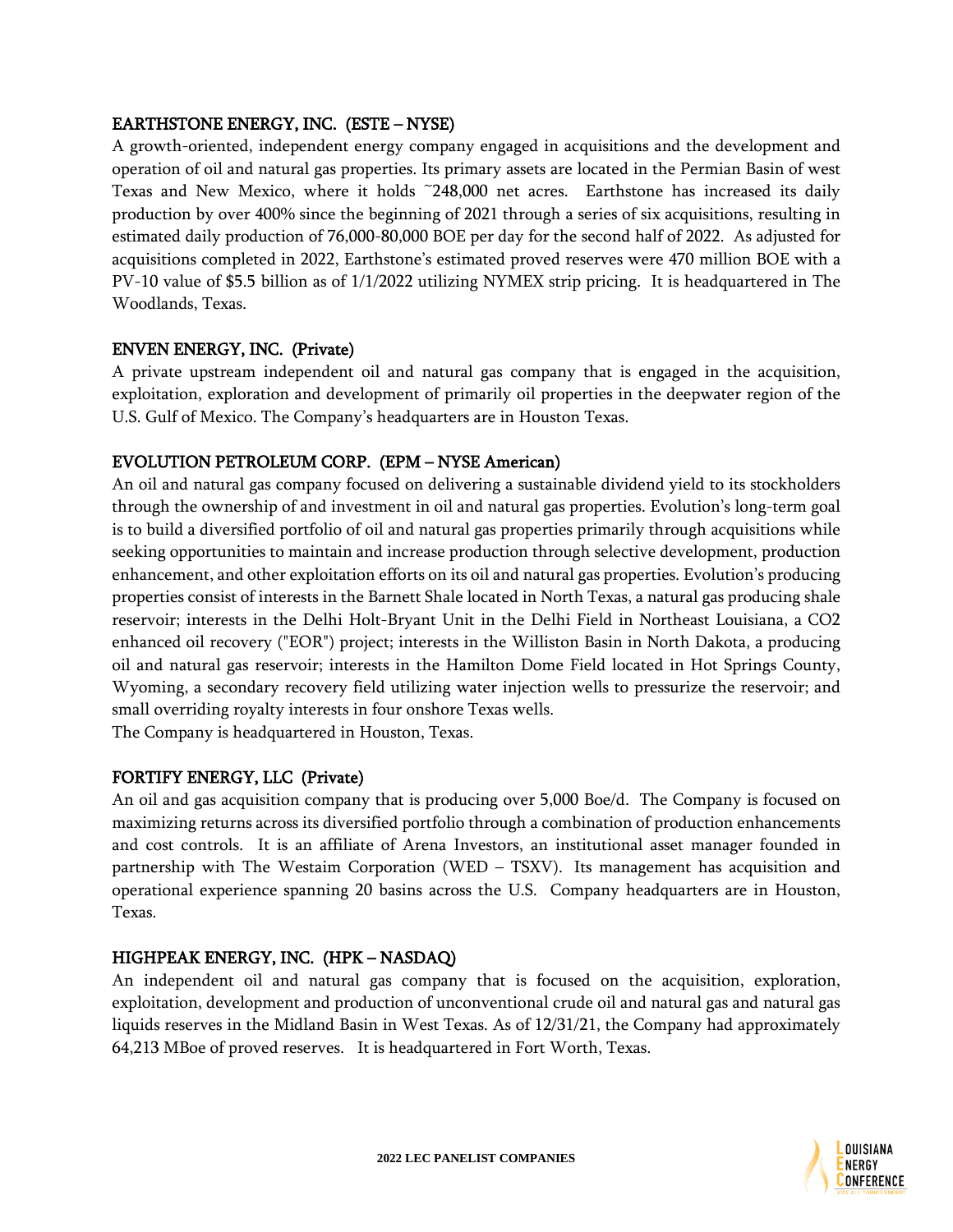#### HORNBECK OFFSHORE SERVICES (Private)

The Company is a leading provider of marine transportation services to exploration and production, oilfield service, offshore construction and military customers. Its primary focus is on providing technologically advanced marine solutions to meet the evolving needs of the deepwater and ultradeepwater energy industry in domestic and certain foreign locations. It has expanded its current fleet of 85 vessels through a series of new construction programs and through acquisitions of existing vessels. The Company operates primarily in the Gulf of Mexico and Latin America, and also serves the U.S. military and other non-oilfield customers. It is headquartered in Covington, Louisiana.

#### INDEPENDENCE CONTRACT DRILLING, INC. (ICD – NYSE)

The Company provides land-based contract drilling services for oil and natural gas producers in the U.S. It constructs, owns, and operates a fleet of pad-optimal AC programmable, energy efficient Dual-Fuel, custom designed ShaleDriller rigs in the Permian Basin, the Haynesville Shale, and the Eagle Ford Shale. Its fleet consists of 24 rigs. The Company is headquartered in Houston, Texas.

#### KEY ENERGY SERVICES, LLC. (Private)

The Company is a leading onshore, rig-based well servicing contractor that provides a complete range of well intervention services including well completions, well servicing, rental services, well intervention and cementing & abandonment services. It operates in all major onshore oil and gas producing regions of the continental U.S. The Company is headquartered in Houston, Texas.

#### LABORDE MARINE, LLC. (Private)

The Company operates a fleet modern offshore support vessels along with highly qualified crews to support all offshore operations including oil and gas exploration, drilling and production support, construction support, seismic survey platforms and support, as well as many other aspects of offshore marine support. Its current fleet consists of 22 vessels that operate in the U.S. Gulf of Mexico. The Company also operates five supply vessels in Brazil. It is headquartered in New Orleans, Louisiana.

#### LLOG EXPLORATION COMPANY (Private)

LLOG is one of the largest privately-owned exploration and production companies in the U.S. It focuses on acquiring, exploring and developing oil and gas fields in the deepwater Gulf of Mexico and it operates o90% of Company-owned reserves. It is headquartered in Covington, Louisiana.

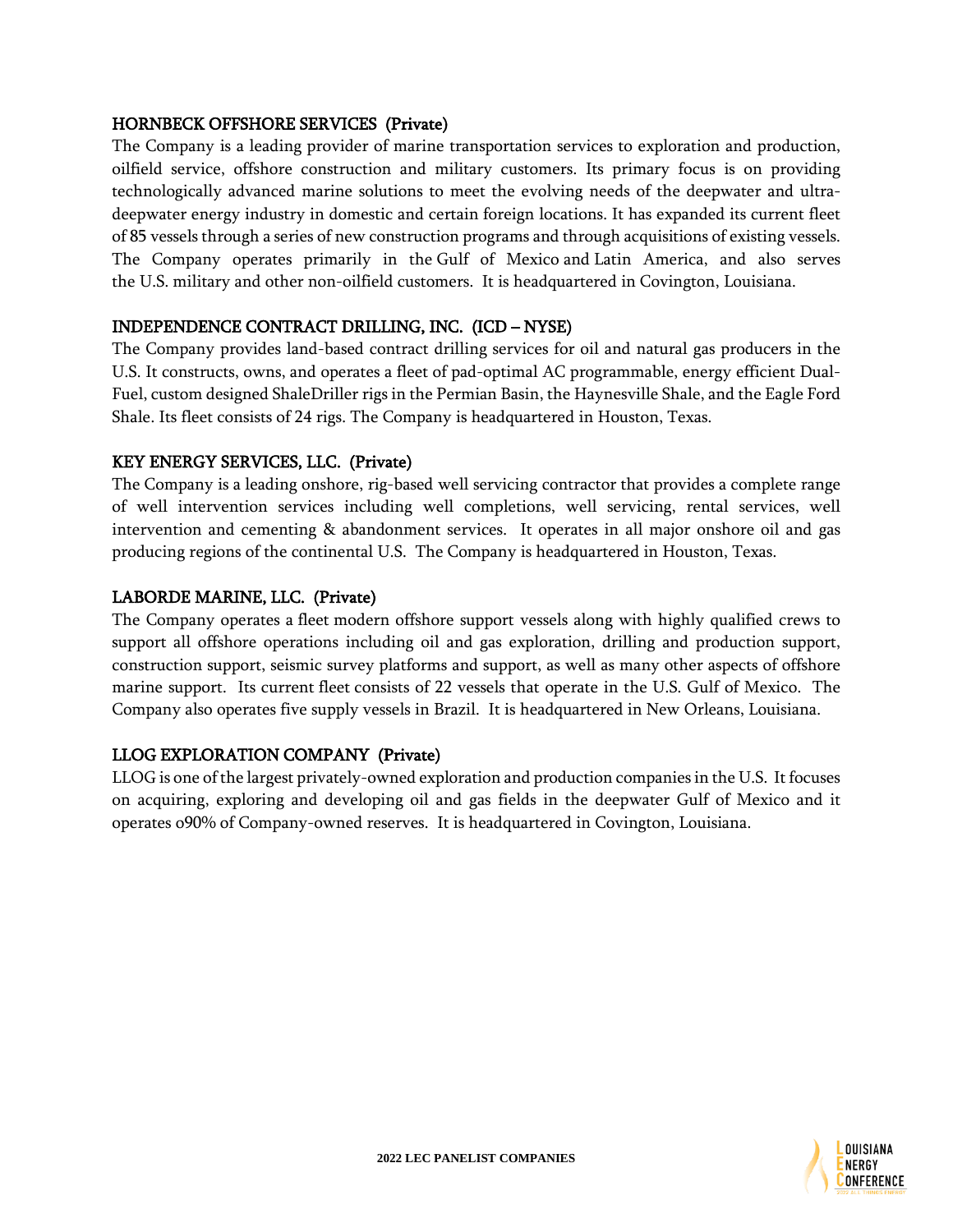#### MAMMOTH ENERGY SERVICES, INC. (TUSK – NASDAQ)

An energy services company that serves government-funded utilities, private and public investor owned utilities, co-operative utilities, independent oil and natural gas producers and land-based drilling contractors in the U.S. and Canada. Its Infrastructure Services segment offers a range of services on electric transmission and distribution and networks and substation facilities. The Well Completion Services segment provides high-pressure hydraulic fracturing services and sand hauling and water transfer services. The Natural Sand Proppant Services segment is involved in mining, processing, and selling natural sand proppant used for hydraulic fracturing. The Drilling Services segment offers contract land and directional drilling services and rig moving services. Other services include aviation, coil tubing, pressure control, transportation, remote accommodation services, equipment manufacturing and infrastructure engineering and design. It is headquartered in Oklahoma City, Oklahoma.

#### MURPHY OIL CORP. (MUR – NYSE)

The Company, together with its subsidiaries, operates as an oil and natural gas exploration and production company in the U.S., Canada, and internationally, exploring for and producing crude oil, natural gas, and natural gas liquids. Current exploration/production areas include the U.S. Gulf of Mexico, the Eagle Ford Shale in South Texas, onshore and offshore Canada, offshore Mexico, Vietnam, Australia and Brazil. The Company is headquartered in Houston, Texas.

#### NATIONAL ENERGY SERVICES REUNITED CORP. (NESR – NASDAQ)

The Company is one of the largest national oil services providers of oilfield services to oil and gas companies in the Middle East, North Africa, and the Asia Pacific regions. It provides production services such as hydraulic fracturing, cementing, coiled tubing, filtration, completions, stimulation, pumping and nitrogens services. The Company's drilling services segment provides drilling and evaluation services including drilling downhole tools, directional drilling, fishing tools, testing services, wireline, slickline, drilling fluids and rig services. It is headquartered in Houston, Texas.

# PETROTAL CORP. (PTAL – AIM)

An oil and gas development and production company that is focused on the exploration, appraisal, and development of crude oil and natural gas in Peru, South America. The Company's flagship asset is its 100% working interest in Bretana oil field in Peru's Block 95 where oil production was initiated in June 2018. In early 2020, Petrotal became the largest crude oil producer in Peru. The Company is domiciled in Calgary, Alberta, Canada with U.S. headquarters in Houston, Texas.

# PRO PETRO HOLDINGS CORP. (PUMP – NYSE)

ProPetro Holding Corp. is a Midland, Texas-based oilfield services company providing pressure pumping and other complementary services to leading upstream oil and gas companies engaged in the exploration and production of North American unconventional oil and natural gas resources. As of March 31, 2022, the Company was operating 14 hydraulic fracturing fleets with 1.4 million of hydraulic horsepower. It is headquartered in Midland, Texas.

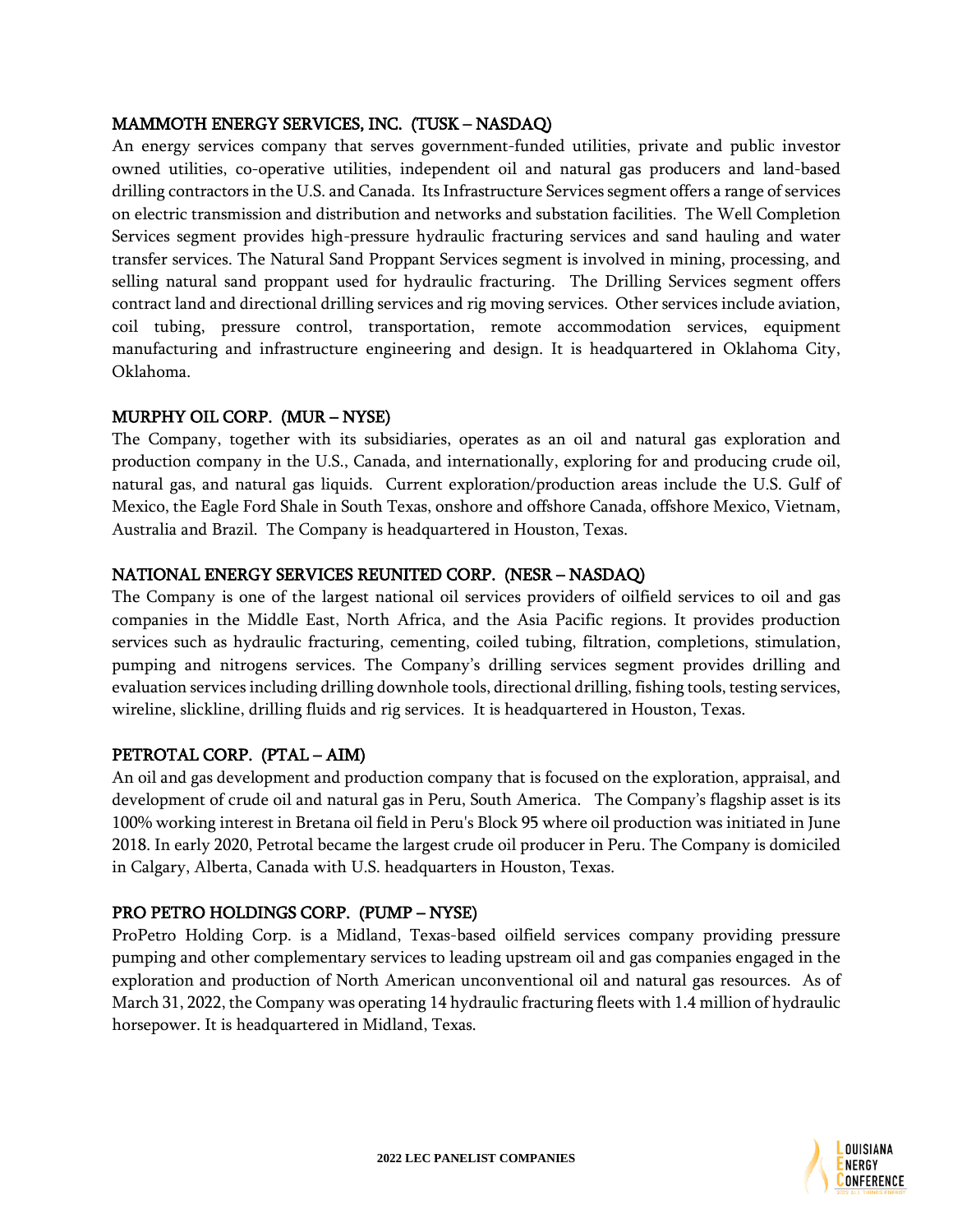#### RANGER ENERGY SERVICES, INC. (RNGR – NYSE)

The Company provides onshore high specification mobile well services, cased hole wireline and complementary services to exploration and production companies in the U.S. Its High Spec Rig segment operates a fleet of 540 well service rigs that facilitate operations throughout the lifecycle of a well. The Wireline Services segment consists of a fleet of 68 wireline units and four high-pressure pump trucks that provide wireline production and intervention services. Its Processing Solutions and Ancillary Services segment rents well service-related equipment including fluid pumps, power swivels and well control packages and provides decommissioning and fluid management services. It is based in Houston, Texas.

#### RILEY EXPLORATION PERMIAN, INC. (REPX – NYSE American)

An independent oil and natural gas company that is focused on the acquisition, exploration, development, and production of oil, natural gas, and natural gas liquids in Texas and New Mexico. The Company's activities are primarily focused on the San Andres Formation, a shelf margin deposit on the Central Basin Platform and Northwest Shelf. Its acreage is primarily located on contiguous blocks in Yoakum County, Texas; and Lea and Roosevelt Counties, New Mexico. As of 12/31/21, the company had approximately 31,352 net acres and a total of 77 net producing wells. It is headquartered in Oklahoma City, Oklahoma.

#### RING ENERGY, INC. (REI – NYSE American)

A growth oriented independent oil and gas company with current operations focused on the Permian Basin in Texas and New Mexico. Ring's mission is to deliver competitive and sustainable returns to its stockholders by developing, acquiring, exploring for, and commercializing oil and natural gas resources vital to the world's health and welfare. As of 12/31/21, the Company's proved reserves consisted of approximately 77.8 million barrel of oil equivalent, 85% oil and had interests in 64,380 net acres located primarily in Yoakum, Andrews, Gains, Culberson and Reeves Counties in Texas and Lea County, New Mexico. The Company is headquartered in The Woodlands, Texas.

#### SHELL TRADING RISK MANAGEMENT, LLC (Private)

The Company is one of the largest physical traders of hydrocarbons in the U.S. and one of the world's largest energy trading companies. Its portfolio includes the buying and selling of physical crude oil, finished products, and feedstocks, as well as trading various paper products, both on exchanges (the New York Mercantile Exchange and Chicago Mercantile Exchange) and over the counter. Specific businesses include acquisition, sales and trading of domestic crude oil and products; lease crude oil acquisition and marketing; marine chartering and risk management services. It looks for crude oil and product opportunities in the international marketplace both with third parties as well as with other affiliates. It has offices in Houston, TX (headquarters); Dallas, TX; Denver, CO; Midland, TX; and San Antonio, TX; and has an affiliated Shell Trading company in Calgary, Alberta.

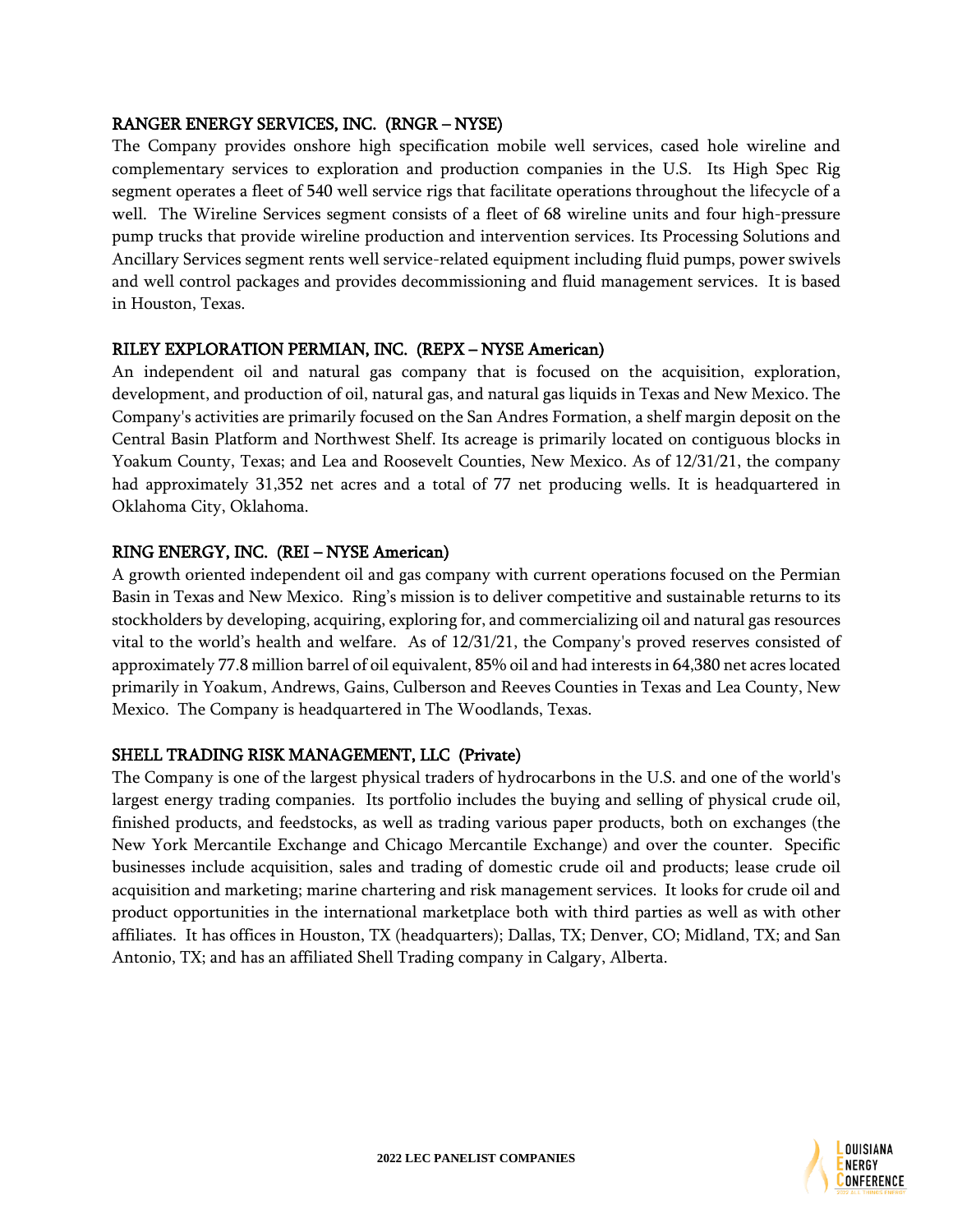#### SILVERBOW RESOURCES, INC. (SBOW – NYSE)

An oil and gas exploration and production company that acquires and develops assets in the Eagle Ford shale and Austin Chalk located in South Texas. As of 12/31/21, it had 153,000 net acres in the Eagle Ford and proved reserves of 1,416 billion cubic feet of natural gas equivalent. The Company was formerly known as Swift Energy Company and changed its name to SilverBow Resources, Inc. in 2017. It is headquartered in Houston, Texas.

#### STABILIS SOLUTIONS, INC. (SLNG – NASDAQ)

The Company provides small-scale liquefied natural gas (LNG) production, distribution, and fueling services to various end markets in North America. It operates in two segments, LNG and Power Delivery, supplying LNG to the industrial, midstream, and oilfield sectors and offering fuel solutions to industrial users of propane, diesel, and other crude-based fuel products. It also provides cryogenic equipment rental and field services, electrical and instrumentation construction and installation services and builds electrical systems. The Company serves aerospace, industrial, utilities and pipelines, mining, energy, commercial, and transportation markets. It is headquartered in Houston, Texas.

#### SURGE ENERGY AMERICA, LLC. (Private)

A production company focused on the acquisition and development of onshore oil and gas properties in the U.S. It currently holds approximately 114,000 net acres in the Permian Basin. In 2015, the Company commenced operations with the acquisition of an established, long-life waterflood asset in the Clearfork formation in Crosby County, Texas and also in 2015 it completed a second acquisition of approximately 80,000 net acres in the prolific Northern Midland Basin in Howard and Borden Counties. The Company's premier acreage position offsets several recent acquisitions and includes over 1,500 drilling locations in the Wolfcamp and Spraberry formations. It is headquartered in Houston, Texas.

#### TALOS ENERGY, INC. (TALO – NYSE)

An independent exploration and production company that focuses on the exploration and production of oil and natural gas properties in the U.S. Gulf of Mexico and offshore Mexico. As of 12/31/21, the Company had proved reserves of 161.59 million barrels of oil equivalent, consisting of 107,764 thousand barrels of crude oil, 236,353 million cubic feet of natural gas, and 14,435 thousand barrels of crude oil. It is based in Houston, Texas.

#### TELLURIAN INC. (TELL – NYSE American)

The Company engages in the natural gas business worldwide, developing a portfolio of natural gas production, liquefied natural gas (LNG) marketing, and infrastructure assets that includes an approximately 27.6 million tons per annum LNG export facility and an associated pipeline. The Company owns interests in 11,060 net acres of natural gas assets and 78 producing wells located in the Haynesville Shale trend of northern Louisiana. It is headquartered in Houston, Texas.